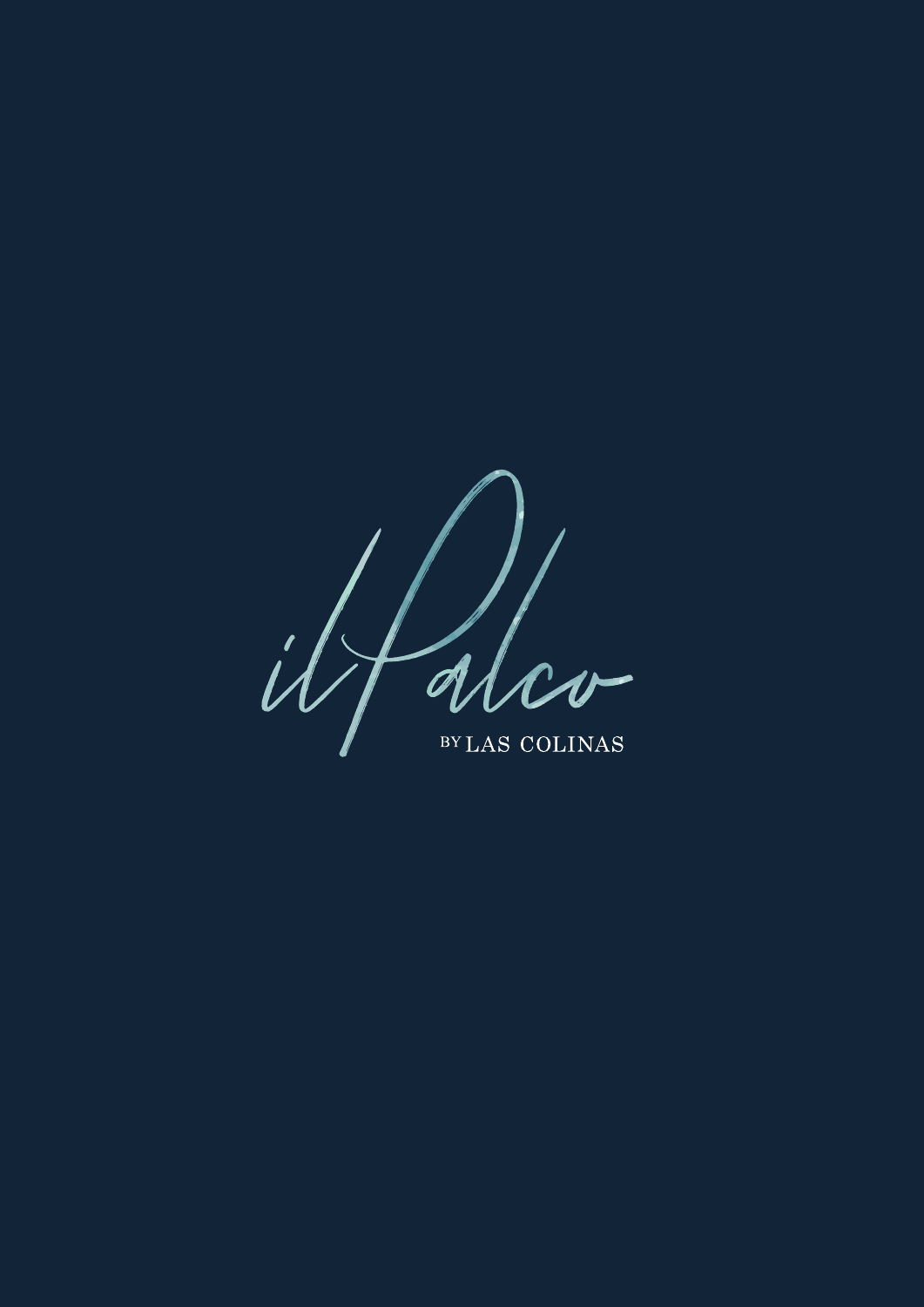| Pane con pomodoro<br>Tomato bread, garlic, extra virgin olive oil, tomato and oregano. Ideal for sharing.                                                                               | $9,00 \in$ |
|-----------------------------------------------------------------------------------------------------------------------------------------------------------------------------------------|------------|
| Bruschetta con pomodori e stracciatella di burrata<br>Toasted bread with tomatoes, burrata stracciatella and a sprinkle of fresh basil.                                                 | 11,00€     |
| Mortadella di Bologna tartufata<br>Mortadella Bologna with freshly cut black truffle. Careful it's very addictive!                                                                      | 12,50€     |
| Parmigiana di melanzane con burrata<br>Aubergine, mozzarella, tomato, basil, parmesan and burrata slices.                                                                               | 13,50€     |
| <b>Bresaola</b><br>Slices of bresaola, rocket salad, parmesan, lemon and sicilian pistachio pesto.                                                                                      | 15,00€     |
| Mozzarella di bufala con prosciutto di Parma e pomodorini<br>250 g of mozzarella de bufala PDO -Protected Designation of Origin-, rocket salad,<br>Parma Ham and fresh cherry tomatoes. | 19,80€     |
| Burrata italiana con carciofo e pomodori confittati<br>250 g of italian burrata served with warm artichoke and tomato confit,<br>served with grissini breadsticks.                      | 17,50€     |
| <b>Cozze alla pugliese</b><br>Mussels with garlic, tomato, parsley and chilli pepper.                                                                                                   | 10,00€     |
| Insalata di aguacate e gorgonzola<br>Fresh endive salad, lettuce, pears, accompanied by avocado, gorgonzola cream<br>and walnuts.                                                       | 11,50€     |
| Tavolozza classica italiana<br>Handmade italian sausage and cheese board, a tour of the gastronomic delights                                                                            | 24,00€     |

**☆ Tavolozza classica italiana** 

Handmade italian sausage and cheese board, a tour of Italy, perfect to share.

**Insalata di aguacate e gorgonzola** 11,50 €

Welcome to il Palco,<br>a world apart to savour<br>the rich flavours of traditional<br>Italian cuisine

# Antipasti Italiani

### $\diamond$  Pane con pomodoro Tomato bread, garlic, extra virgin olive oil, tomato an

- **♦ Bruschetta con pomodori e stracciatella di burrat** Toasted bread with tomatoes, burrata stracciatella a
- **Mortadella di Bologna tartufata** 12,50 € Mortadella Bologna with freshly cut black truffle. Ca
- **♦ Parmigiana di melanzane con burrata** Aubergine, mozzarella, tomato, basil, parmesan and bur
- Slices of bresaola, rocket salad, parmesan, lemon and
- **♦ Mozzarella di bufala con prosciutto di Parma e po** 250 g of mozzarella de bufala PDO -Protected Desig Parma Ham and fresh cherry tomatoes.
- **♦ Burrata italiana con carciofo e pomodori confitta**  $250$  g of italian burrata served with warm artichoke served with grissini breadsticks.
- **⊘ Cozze alla pugliese**

Take away service available. We have a list of allergens available for your consultation. Prices with VAT included.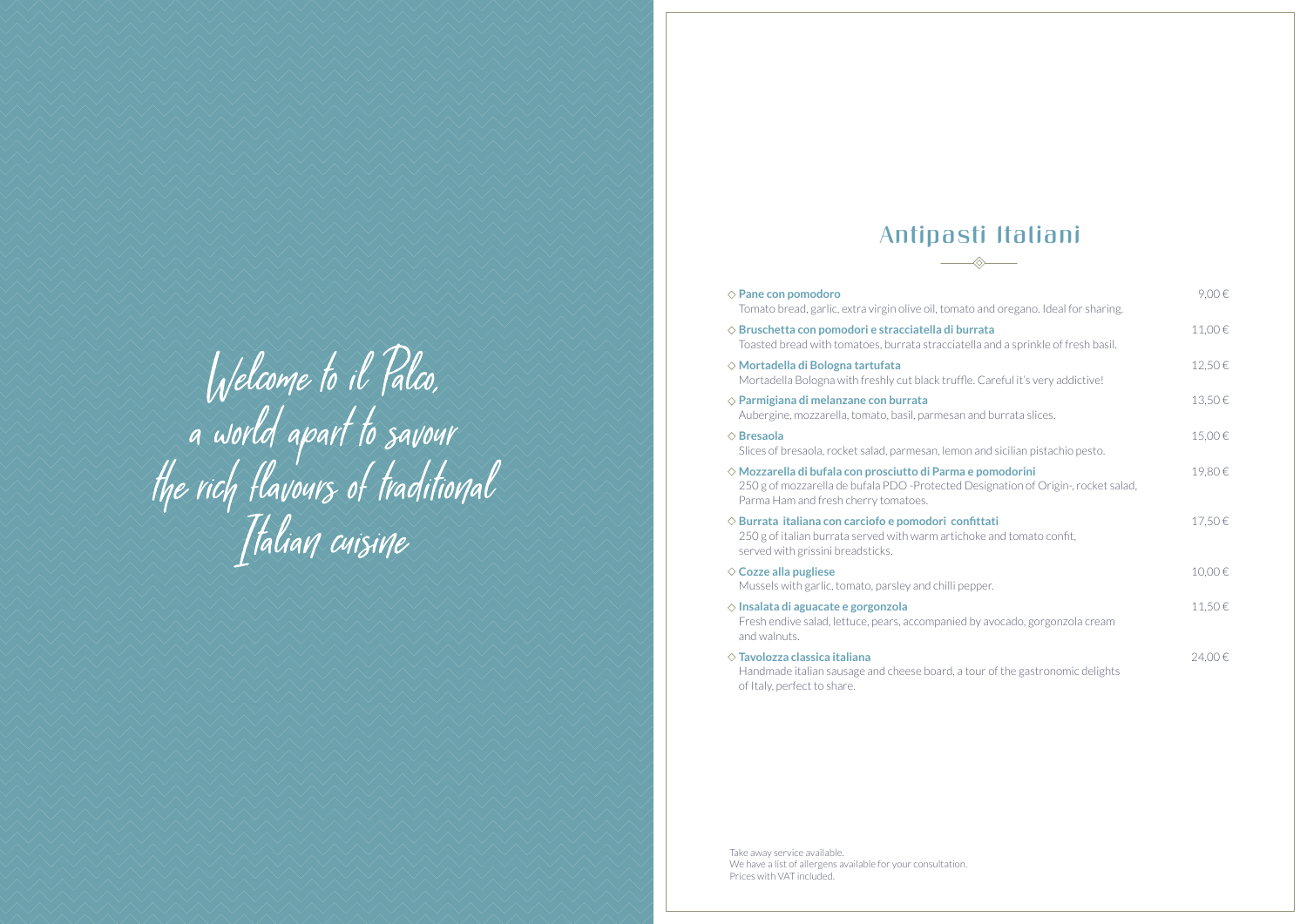| $\diamond$ Tagliatelle alla bolognese<br>Authentic bolognese sauce, minced meat with vegetables and tomato sauce.                                                                             | 13,00€ |
|-----------------------------------------------------------------------------------------------------------------------------------------------------------------------------------------------|--------|
| $\diamond$ Cannelloni alla rossini<br>Stuffed with beef, ricotta-style cheese, tomato sauce and bechamel.                                                                                     | 17,00€ |
| $\diamond$ Gnocchi al tegamino<br>Made with potatoes and baked with mozzarella, tomato sauce and basil.                                                                                       | 14,00€ |
| $\diamond$ Tagliatelle alle vongole<br>Clams, chilli pepper, white wine, garlic and parsley.                                                                                                  | 22,00€ |
| $\diamond$ Tagliatelle al gorgonzola con noci servite nella ruota di parmigiano<br>Served in the largest cheese wheel in Italy. Served with gorgonzola,<br>walnuts and freshly ground pepper. | 19,00€ |
| $\diamond$ Tagliatelle al tartufo nero<br>Flavoured in a truffle pecorino wheel containing cream cheese and black truffles.                                                                   | 16,50€ |
| $\Diamond$ Ravioli di carne<br>Stuffed with beef, served with cream sauce, parmesan and tomato confit.                                                                                        | 16,50€ |
| $\Diamond$ Ravioli di burrata<br>Stuffed with burrata cheese, accompanied by tomato sauce and basil.                                                                                          | 16,50€ |
| $\diamond$ Mezzelune di funghi<br>Stuffed with mushrooms served with walnut sauce and melted taleggio cheese.                                                                                 | 17,50€ |

# Paste Fresche

### Tradizione Italia Paste secche



**♦ Prosciutto e pomodori confit** 

**⊘ Prosciutto e funghi** 

Prepared following original recipe, with "guanciale" (cured meat), egg yolks, pecorino and freshly ground black pepper.

# Carni e Pesci

 $\Diamond$  **Filetto di manzo con porcini e tartufo** Beef tenderloin of 220 g in boletus and truffle mushr

- $\diamond$  Pollanca ripiena di funghi, con ratatouille di verdu Supreme of poularde stuffed with mushrooms, crean
- $\diamond$  Milanese originale con l'osso servita con rucola po 350 g Asturian Rose Veal on the bone, served with ro and parmesan shavings.
- $\diamond$  **Polipo a la pizzaiola** Grilled octopus, served with pizzaiola sauce, garlic, or toasted bread with oil and garlic.
- **Rombo alla griglia salsa di limoni e capperi** 26 ,00 € Turbot, served with potato purée and lemon and cap

# ¡Pinsa Romana!

- $\diamond$  Pomodoro, fior di latte mozzarella, olio extra vergi Tomato, fior di latte mozzarella, extra virgin olive oil,
- **♦ Margherita bufala**

| Pomodoro, fior di latte mozzarella, olio extra vergine d'oliva, acciughe e basilico<br>Tomato, fior di latte mozzarella, extra virgin olive oil, anchovies and basil. | 14,00€ |
|-----------------------------------------------------------------------------------------------------------------------------------------------------------------------|--------|
| Margherita bufala<br>Tomato, fior di latte mozzarella, fresh buffalo mozzarella PDO -Protected Designation<br>of Origin-.                                             | 15,00€ |
| Prosciutto e pomodori confit<br>Tomato, fior di latte mozzarella, ham and tomato confit.                                                                              | 14,00€ |
| Prosciutto e funghi<br>Tomato, fior di latte mozzarella, mushrooms and ham.                                                                                           | 15,00€ |
| <b>Diavola</b><br>Tomato, fior di latte mozzarella and spicy salami.                                                                                                  | 15,50€ |
| <b>Tartufo nero</b><br>Fior di latte mozzarella, taleggio, black truffles and parmigiano reggiano.                                                                    | 18,00€ |
| <b>Burrata e prosciutto di Parma</b><br>Tomato, fior di latte mozzarella, Parma ham, burrata and basil.                                                               | 18,00€ |
| <b>Mortadella</b><br>Fior di latte mozzarella, caramelized onion, mortadella and pistachios.                                                                          | 17,00€ |
| <b>Capricciosa</b><br>Tomato, fior di latte mozzarella, mushrooms, artichokes and ham.                                                                                | 15,50€ |

- $\diamond$  Tartufo nero Fior di latte mozzarella, taleggio, black truffles and pa
- $\diamond$  **Burrata e prosciutto di Parma**

### **√** Mortadella

 $\diamond$  Capricciosa

Tomato, fior di latte mozzarella, mushrooms, artichol

| room sauce with fried potato.                               | 24.50€ |
|-------------------------------------------------------------|--------|
| ıre<br>m of potatoes and ratatouille.                       | 22,50€ |
| omodori cherry e parmigiano<br>ocket salad, cherry tomatoes | 28,50€ |
| pregano, tomato,                                            | 24,00€ |
| pers sauce.                                                 | 26,00€ |
|                                                             |        |